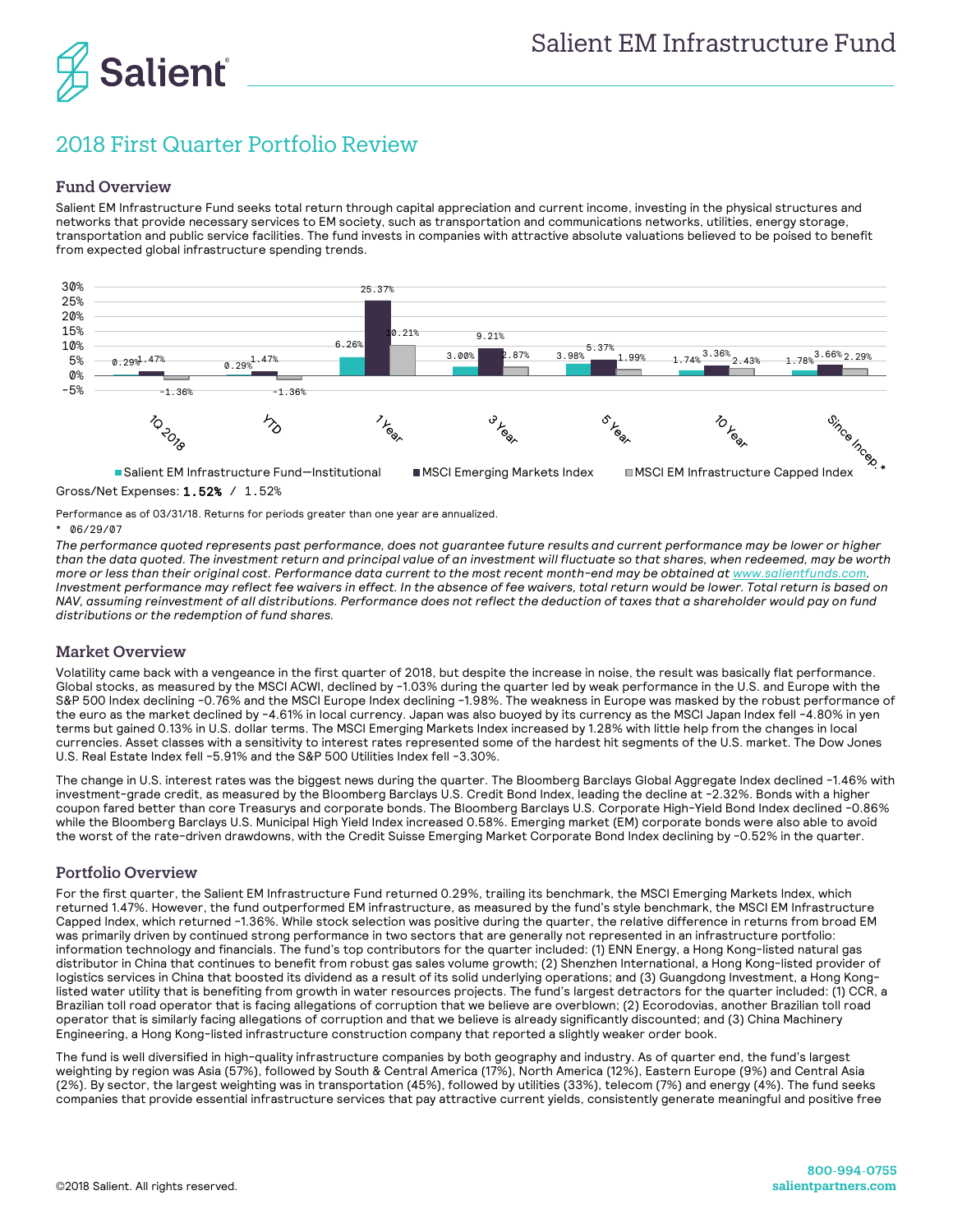



cash flow in most economic environments and have ample financial capacity on their balance sheets. Specifically, the fund invests in companies with: (1) attractive current income and sustainable dividend payout ratios; (2) low leverage levels (debt-to-capital ratio of approximately 28%); and (3) strong historical and expected future growth prospects.

## Investment Outlook

The synchronized nature of the global recovery has now been well received and understood by investors, propelling strong equity markets worldwide and fueling further optimism. However, there are nascent signs emerging that these good times won't last forever. The JPMorgan Global Manufacturing Purchasing Managers' Index (PMI) peaked at 54.5 in December and, while it remains steadfastly in expansion territory, ticked down to 53.4 by March. This reading is reflective of manufacturing activity trends declining sequentially in 19 of the 28 economies surveyed by JPMorgan and Markit, with the most notable deceleration occurring in Europe. While peak PMI may now be in the rearview, our expectation remains that absent a major negative geopolitical shock, the generally solid fundamentals suggest continued global economic improvement. The virtues of EM extend well beyond strengthening growth expectations and include low inflation rates and smaller external balances, potentially giving rise to lower vulnerabilities should we see a stronger dollar emerge. There is also a strong valuation argument for EM: despite slightly higher expected growth in earnings and dividends, EM trades at a 24% discount to developed market (DM) equities on a price-earnings basis and a 33% discount to U.S. equities on a price-book basis.

While the general backdrop appears favorable, there are always risks to the outlook. One emerging concern for EM equities is the potential for escalating trade friction between the U.S. and China, while an ongoing and related concern involves the outlook for the North American Free Trade Agreement (NAFTA). We do not believe a trade war will serve anyone's best interests and believe that ultimately cooler heads will prevail, but this emerging risk will need to be monitored carefully.

As always, we believe that the owners, builders and operators of infrastructure assets within select EM countries remain uniquely positioned relative to their DM peers to capitalize on the vibrant population growth and urbanization trends that are occurring within their markets. Investments in companies that provide essential services within faster growth economies can provide investors with access to strong and resilient cash flows, meaningful dividend streams and growth dynamics tied more to local economies. The nature of these holdings can also provide investors with meaningful diversification. The fund continues to find attractive investment opportunities that meet our criteria for longterm investment. With the portfolio trading at an average EBITDA and cash flow multiple of less than 7x, we believe substantial value opportunities remain within our opportunity set.

*You should consider the investment objectives, risks, charges and expenses of any mutual fund carefully before investing. The prospectus contains this and other information and is available, along with information about the series of funds under the Forward Funds trust ("Salient Funds"), by downloading one fro[m www.salientfunds.com](http://www.salientfunds.com/) or calling (800) 999-6809. The prospectus should be read carefully before investing.*

The series of funds under the Forward Funds trust ("Salient Funds") are distributed by Forward Securities, LLC. Forward Management, LLC d/b/a Salient is the investment advisor to the Salient Funds.

Salient EM Infrastructure Fund seeks total return through capital appreciation and current income.

#### **RISKS**

There are risks involved with investing, including loss of principal. Past performance does not guarantee future results, share prices will fluctuate and you may have a gain or loss when you redeem shares.

Concentration in a particular industry will involve a greater degree of risk than a more diversified portfolio.

Debt securities are subject to interest rate risk. If interest rates increase, the value of debt securities generally declines. Debt securities with longer durations tend to be more sensitive to changes in interest rates and more volatile than securities with shorter durations.

Derivative instruments involve risks different from those associated with investing directly in securities and may cause, among other things, increased volatility and transaction costs or a fund to lose more than the amount invested.

Foreign securities, especially emerging or frontier markets, will involve additional risks including exchange rate fluctuations, social and political instability, less liquidity, greater volatility and less regulation.

Asset allocation does not assure profit or protect against risk.